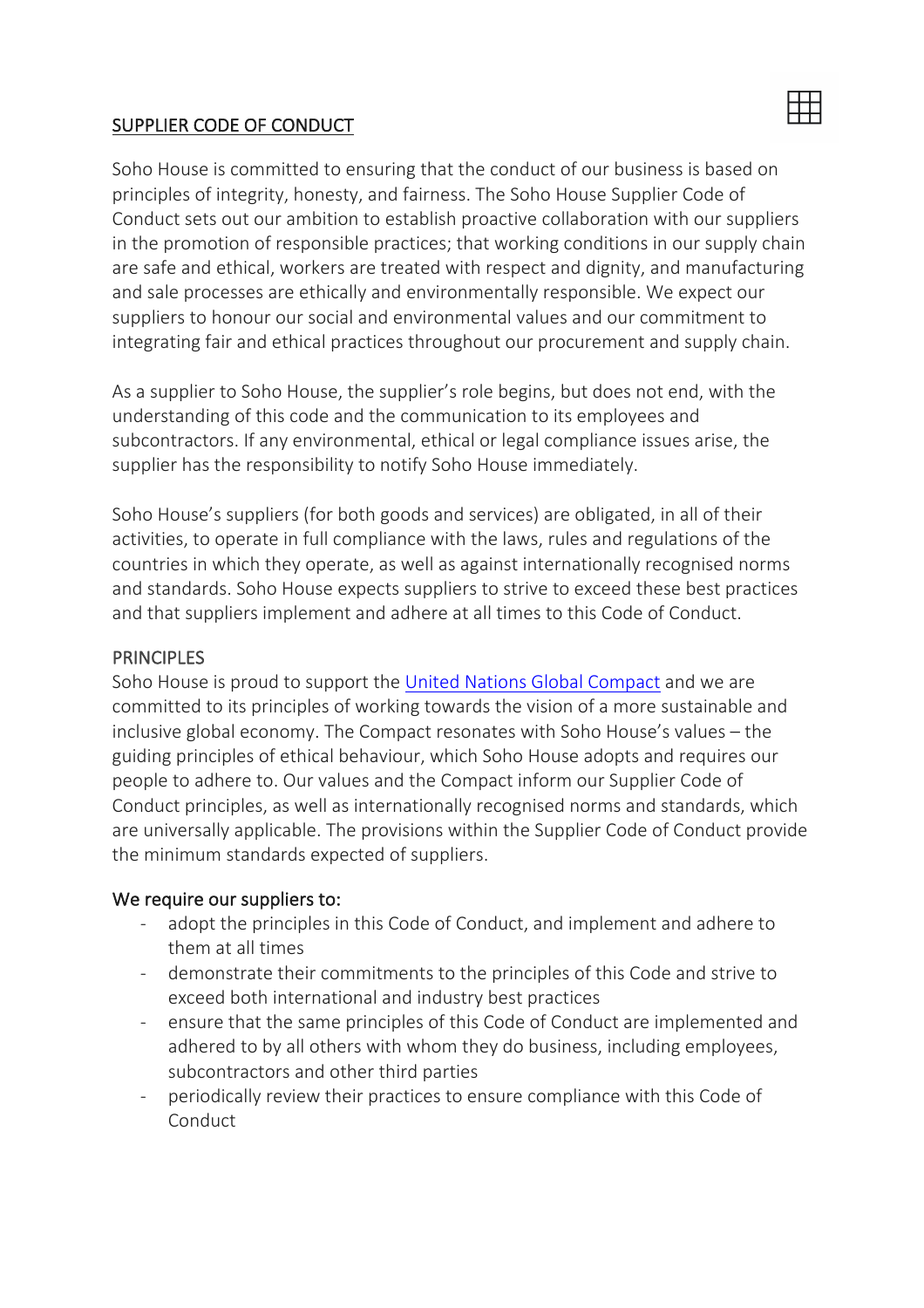

All suppliers sent a copy of this Code of Conduct will be deemed to have accepted and agreed to it unless otherwise notified to Soho House. This Code of Conduct shall take precedence over any other Code of Conduct or terms provided by a supplier that seek to govern the same subject matters.

#### HUMAN RIGHTS

Soho House supports the protection of human rights around the world. Suppliers must comply with all applicable human rights and employment laws in the jurisdictions in which they work and the principles recognised in the International Bill of Human Rights and the core International Labour Organization (ILO) Conventions. When local laws are in conflict with international human rights standards, suppliers should comply with the law while seeking to honour the principles of internationally recognised human rights and the Soho House supplier Code of Conduct. Nondiscrimination Suppliers must not discriminate against any worker based on age, race, colour, sex, religion, political opinion, sexuality, disability, national extraction or social origin, nor shall they participate in any acts or practices that may be defined as any distinction, exclusion or preference that impairs equality of opportunity or treatment in employment.

#### Community support and representation

In addition to meeting the above recognised human rights standards, suppliers must support the communities they operate in, assessing the potential impact of their activities and mitigate any negative social or environmental impact their business might have. Suppliers must also confirm that they provide employees and managers, who have direct responsibility for supply chain management, with training on the mitigation of labour abuses.

#### Supplier diversity

Suppliers must share the Soho House vision and values as articulated in the Soho House Pledge, for a greater diverse and inclusive representation, including at senior leadership level. Soho House supports supplier diversity through engagement with local business and social enterprises with relevant business offerings.

#### LABOUR

Soho House expects its suppliers to respect the rights of their employees and to comply with all relevant labour legislation, regulations and directives in the countries in which they operate (or, in the absence of any such legislation, regulations or directives, in compliance with relevant International Labour Organisation conventions). As a minimum level of assurance, we expect our suppliers to ensure that all locations used by them or their suppliers in the manufacture of products meet the provisions of the Ethical Trading Initiative (ETI) Base Code or similar standards. The ETI Base Code includes provisions in the following areas: employment is freely chosen; freedom of association and the right to collective bargaining are respected; working conditions are safe and hygienic; child labour is not used; living wages are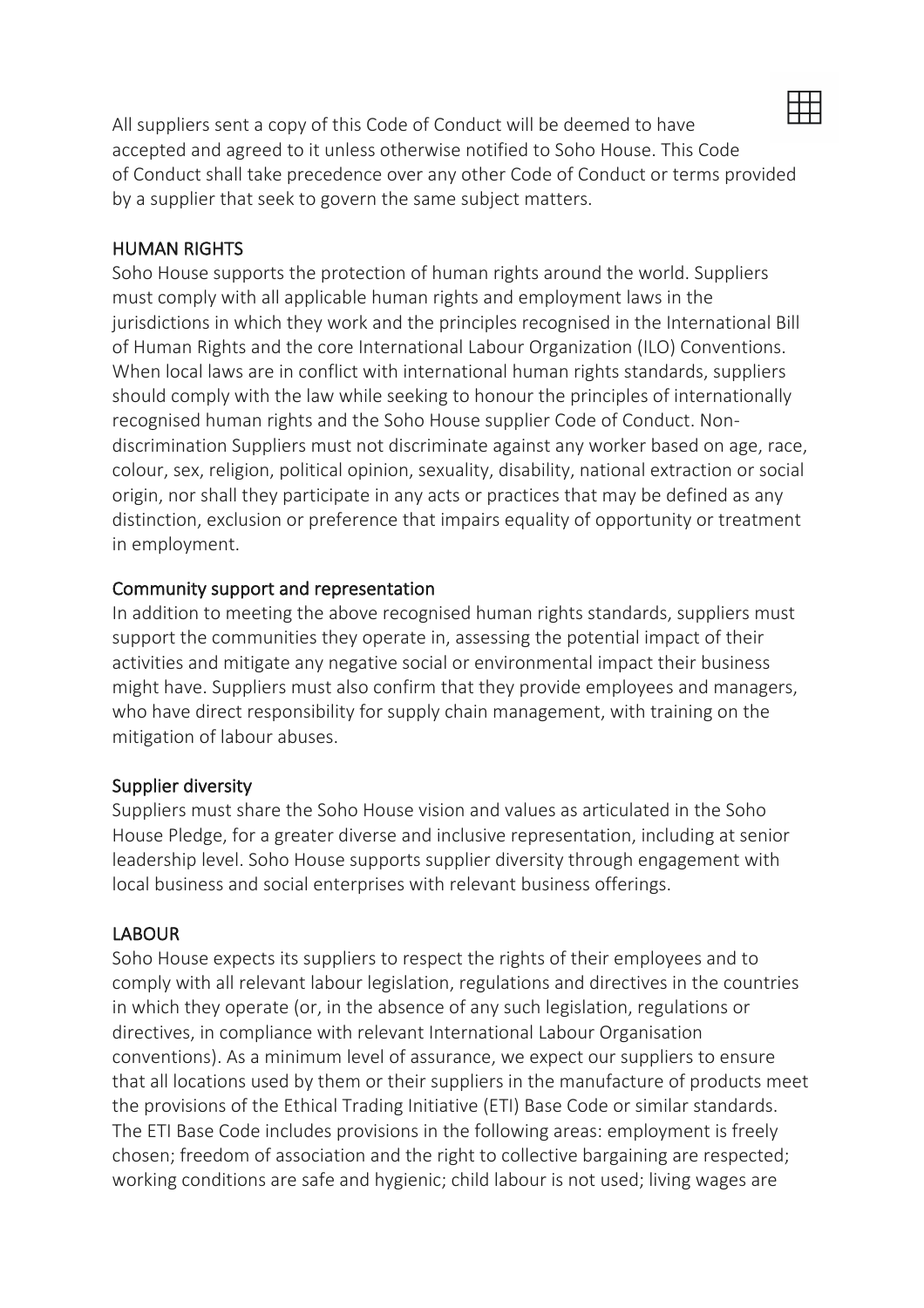paid; working hours are not excessive; no discrimination is practised; regular employment is provided, and no harsh or inhumane treatment is allowed.

#### Freedom of association

Suppliers must ensure that workers and employers have the right to form labour unions and employer's associations and higher organisations without prior permission, in order to safeguard and develop their economic and social rights. Where the right to freedom of association is restricted under law, there must be an equivalent means of independent representation for workers.

# Forced labour

Suppliers should not use any form of forced, bonded, indentured, or prison labour. All employment must be on a voluntary basis and workers should be free to terminate their employment at any time with reasonable notice. Suppliers, wherever located, must work towards ensuring that there is no slavery, forced labour or human trafficking in their business or at any stage of their supply chain, and comply with and report fully under any applicable legislation, such as the UK Modern Slavery Act.

If a supplier manufactures, or sources, products in countries that are deemed to be high risk for child labour or slave labour, they must actively participate in one of the following:

- an internationally recognised programme with third-party verification to bring better labour standards to the region. Internationally recognised programmes include ILO Better Work, Fairtrade Labelling Organizations International, SIA Social Fingerprint, and the Fair Labour Association
- a country-specific programme for sourcing companies, such as BSR's China Training Initiative or Health Enables Returns. Child labour Suppliers must not use child labour at any stage of the manufacturing and sale process.

Workers should normally be at least 15 years old, but must be at least the minimum age for employment in that country or the age for completing compulsory education in that country, whichever is the higher, as permitted by ILO Minimum Age Convention.

All suppliers are expected to comply with the UNICEF Children's Rights and Business Principles as it applies to child labour and to its wider working practices.

#### Harsh treatment and harassment

Suppliers must be committed to a workplace free of harassment. Suppliers should not threaten workers with or subject them to harsh or inhumane treatment, including sexual harassment, sexual abuse, corporal punishment, mental or physical coercion or verbal abuse. Suppliers should have in place, and adequately communicate to its staff, a whistle-blowing procedure. And they must maintain adequate procedures to ensure

用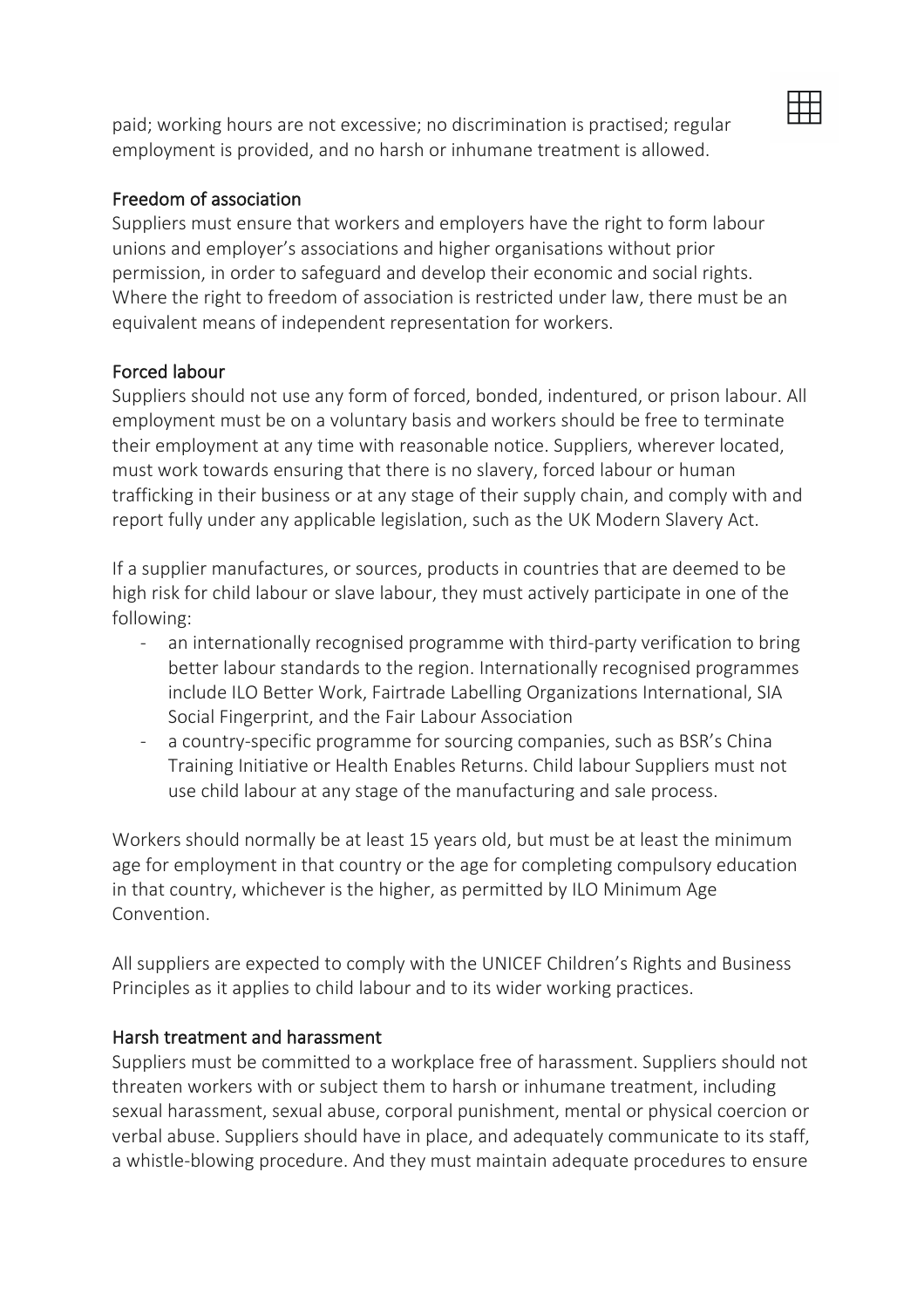the protection of whistleblowers in accordance with local laws, directives, and regulations.

# 用

### Remuneration

Suppliers must pay a fair remuneration for both men and women workers, for work of equal value in accordance with applicable local laws. Workers must receive wages and benefits that at a minimum meet all applicable laws. Wages and working hours Suppliers should comply with local laws relevant to living minimum wages, standard working hours and employee benefits, and where these do not exist, should pay above the minimum living wage and benefits as defined by the International Labour Organisation or similar initiatives.

Suppliers should not delay, withhold or defer wages legally due to its employees. Overtime hours will be voluntary and fully compensated at regular or premium rates, according to local legal requirements. In special circumstances, employees may be expected to work longer than standard hours for limited periods of time. Where this occurs, additional working hours and consecutive working days will be in compliance with the local regulations, and planned in a way to ensure safe and humane working conditions.

#### Health and safety

Suppliers must ensure that they and their subcontractors abide by all local laws, directives and regulations to provide a safe and healthy working environment, which will facilitate optimal physical and mental health in relation to work and the workplace, or in any other location where production or work is undertaken. This involves suppliers having management systems in place that meet the requirements set out in the ILO Occupational Safety and Health guidelines. Requisite and appropriate training must be given to workers in the workplace in safety practices and procedures, including fire protection.

# ENVIRONMENT

Soho House is committed to protecting the environment, and requires its suppliers to have an effective environmental policy and to adhere to all environmental legislation, regulations and all local laws to facilitate the protection of the environment, and to have processes committed to reducing the environmental impact of their designs, operations, manufacturing processes, and waste emissions. Suppliers should, wherever possible, support a precautionary approach to environmental matters, undertake initiatives to promote greater environmental responsibility, and encourage the use of environmentally friendly technologies. Soho House seeks to work with suppliers who put plans in place to improve their environmental impact.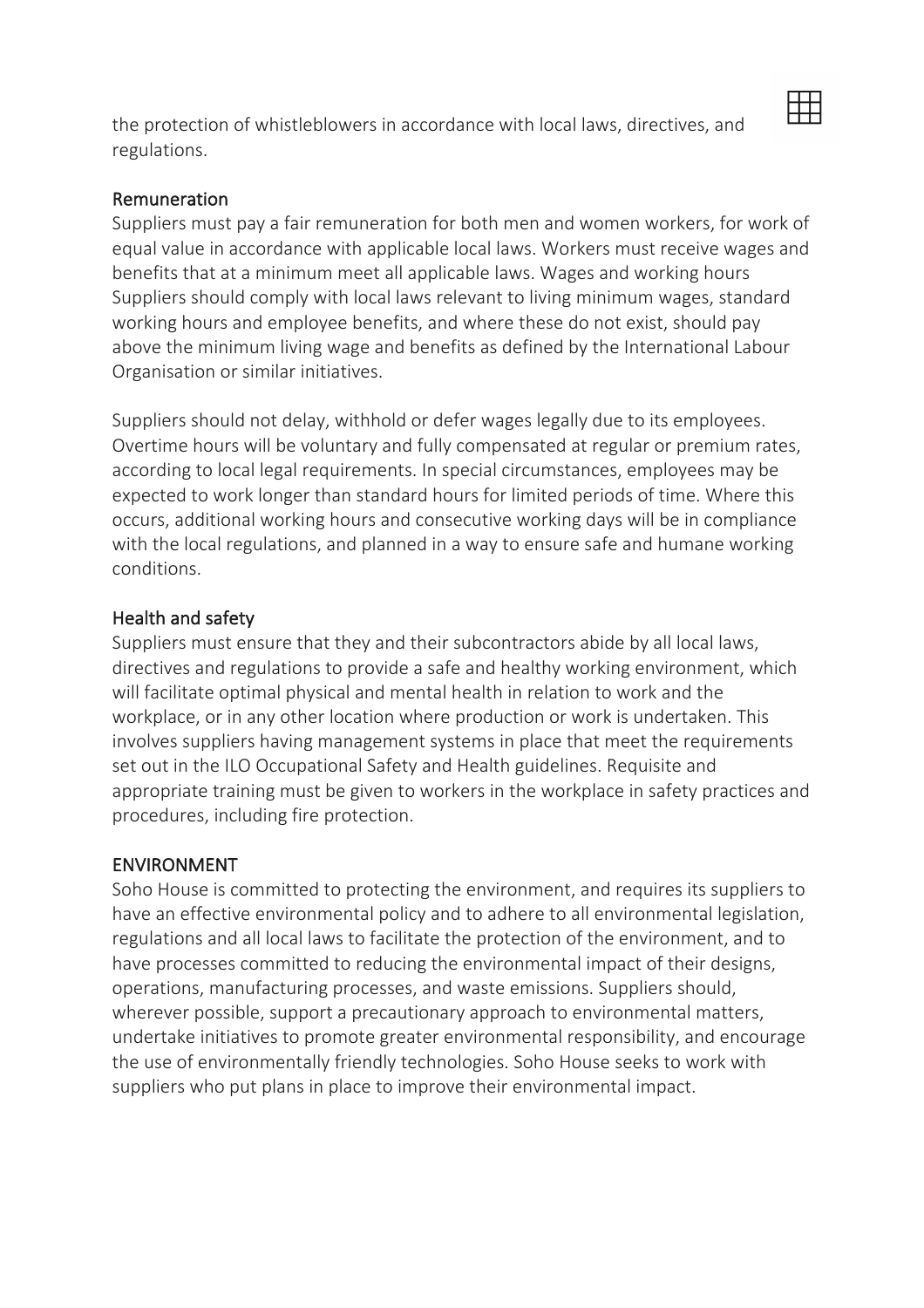# Minimising GHGs (Greenhouse Gas Emissions), including the use of renewable energy

用

Suppliers should continuously work to understand, improve and report on their water and energy efficiency in order to minimise their energy consumption and greenhouse gas emissions.

#### Single-use plastic

We collaborate with suppliers to reduce our wider plastic consumption globally and source suitable sustainable alternatives. Suppliers should avoid the use of single-use plastics in packaging and products, including avoidance and removal of all microbeads (polyethylene, polypropylene, polyethylene, terephthalate or polymethyl methacrylate).

# Sustainability-related and certified materials, products and textiles

Suppliers should aim to ensure that all products and textiles they use meet appropriate sustainability standards. Animal testing and animal-based products Soho House does not condone the use of animal testing on any products. If a supplier asserts that there is an exceptional situation in which consumers would benefit from animal testing, the supplier must receive explicit approval from Soho House before supplying the relevant products. Suppliers should not use and must not supply to Soho House products that make use of any fur, skins, food or food ingredients of plant or animal origin (including fish) of any species specified in The International Union for Conservation of Nature (IUCN) Red List of Threatened Species.

# Food and beverage products

All food and beverage products should be sourced from sustainable producers who do not employ overly intensive farming or fishing practices. For food products with particular sustainability challenges, such as fish, avocados, tea, coffee, palm oil, cocoa and sugar, suppliers should be able to evidence the provenance of these goods and, where relevant, conform to globally recognised standards such as Marine Stewardship Council (MSC), Fairtrade, Rainforest Alliance, and Ethical Tea Partnership. In respect of all products made of wood or containing wood components, suppliers must hold a sustainability certification. Ideally this would be Forest Stewardship Council (FSC) or other certification standards accepted by the Carbon Disclosure Project (CDP). For all products made of wood or containing wood components, a full chain of custody must be available (from country of origin to production) and produced to Soho House if requested.

# Waste in electrical and electronic equipment

Any supplier supplying electrical or electronic equipment must meet the standards of the European Waste Electrical and Electronic Equipment Regulations (WEEE) 2006 (as amended) and the Restriction of Hazardous Substances Directive (RoHS). All suppliers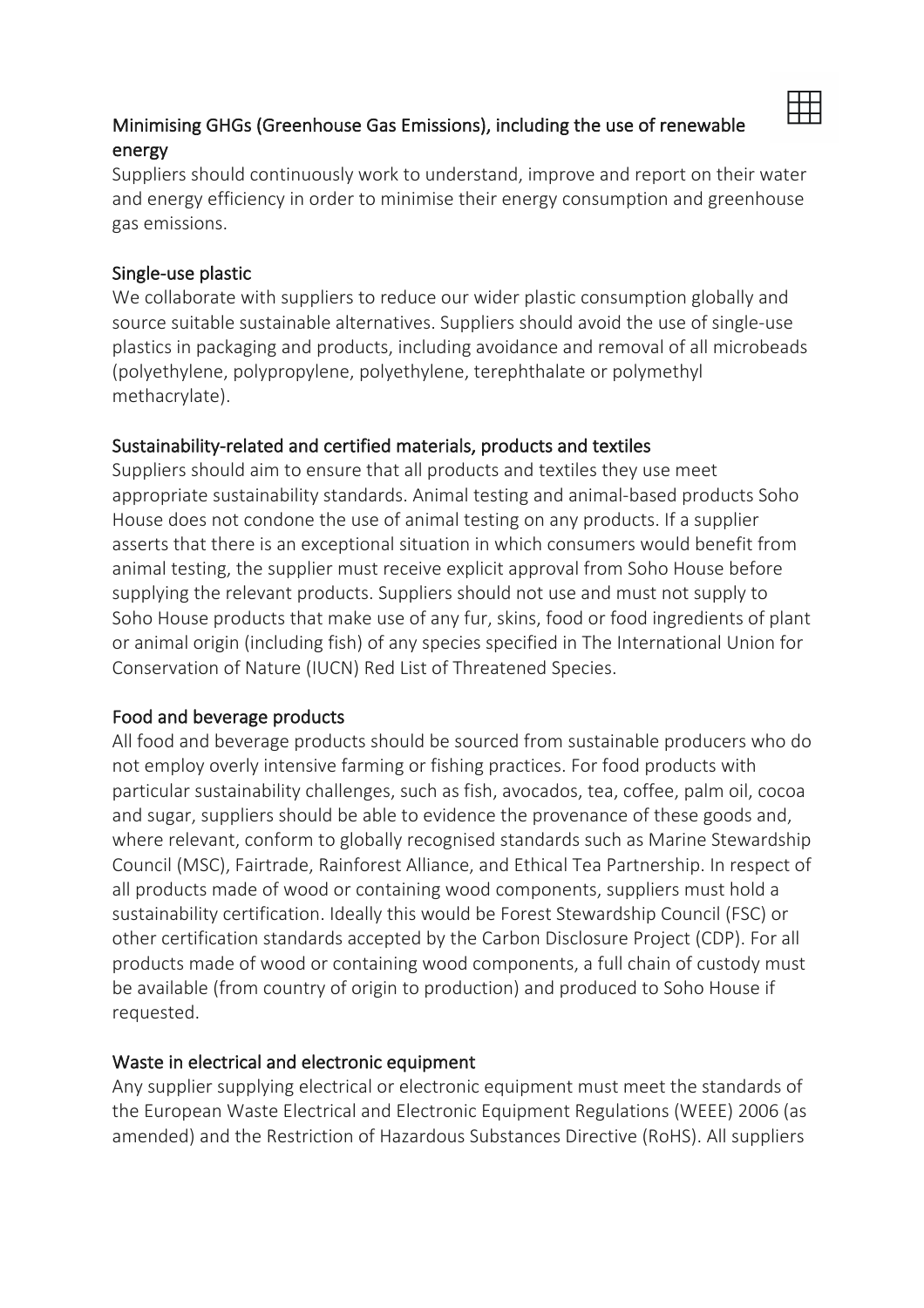should ensure that the products they use and supply do not have planned obsolescence, and are recyclable and recycled to the maximum extent possible.

#### Toxins and heavy metals

Suppliers must, as far as is possible, minimise the concentration of heavy metals and brominated fire retardants in products and packaging being supplied, and must comply with UK standards on maximum levels of heavy metals and brominated fire retardants and heavy metals, including cadmium, hexavalent chromium, lead and mercury. Suppliers supplying cleaning and toiletry products must comply with legislation and regulations for any products containing ingredients known to be hazardous.

丗

#### Minimising waste and maximising reuse and recycling

Soho House's suppliers must have in place plans for all products' end of life. This is in order to reduce waste and pollution, keep products and materials in use, and serve a regenerating natural system, through programmes such as upcycling, recycling, composting and/ or safe disposal of any non-usable parts, or circular economy principles.

#### ANTI-CORRUPTION

Suppliers are required to perform all business dealings with integrity and transparency. Suppliers are required to comply with all relevant laws, rules and regulations applicable to them, including all applicable anti-bribery, anti-lobbying and anti-corruption laws, regulations and codes.

#### Record accuracy and retention

Suppliers shall ensure that business records relating to Soho House are securely retained for the period required by law, and that they accurately and fairly reflect all business transactions.

#### Data protection

Soho House suppliers shall ensure compliance with laws and directives providing for the protection, transfer, access and storage of personal information. This includes, but is not limited to, compliance with the General Data Protection Regulation (GDPR), the Data Protection Act 2018, the California Consumer Privacy Act, and equivalent applicable legislation in other countries.

#### Anti-bribery

This includes, but is not limited to, compliance with the UK Bribery Act 2010, the Foreign Corrupt Practices Act, and equivalent applicable legislation in other countries. Suppliers should at all times act in accordance with Soho House anti-bribery and anticorruption policies and procedures as may be communicated to them or published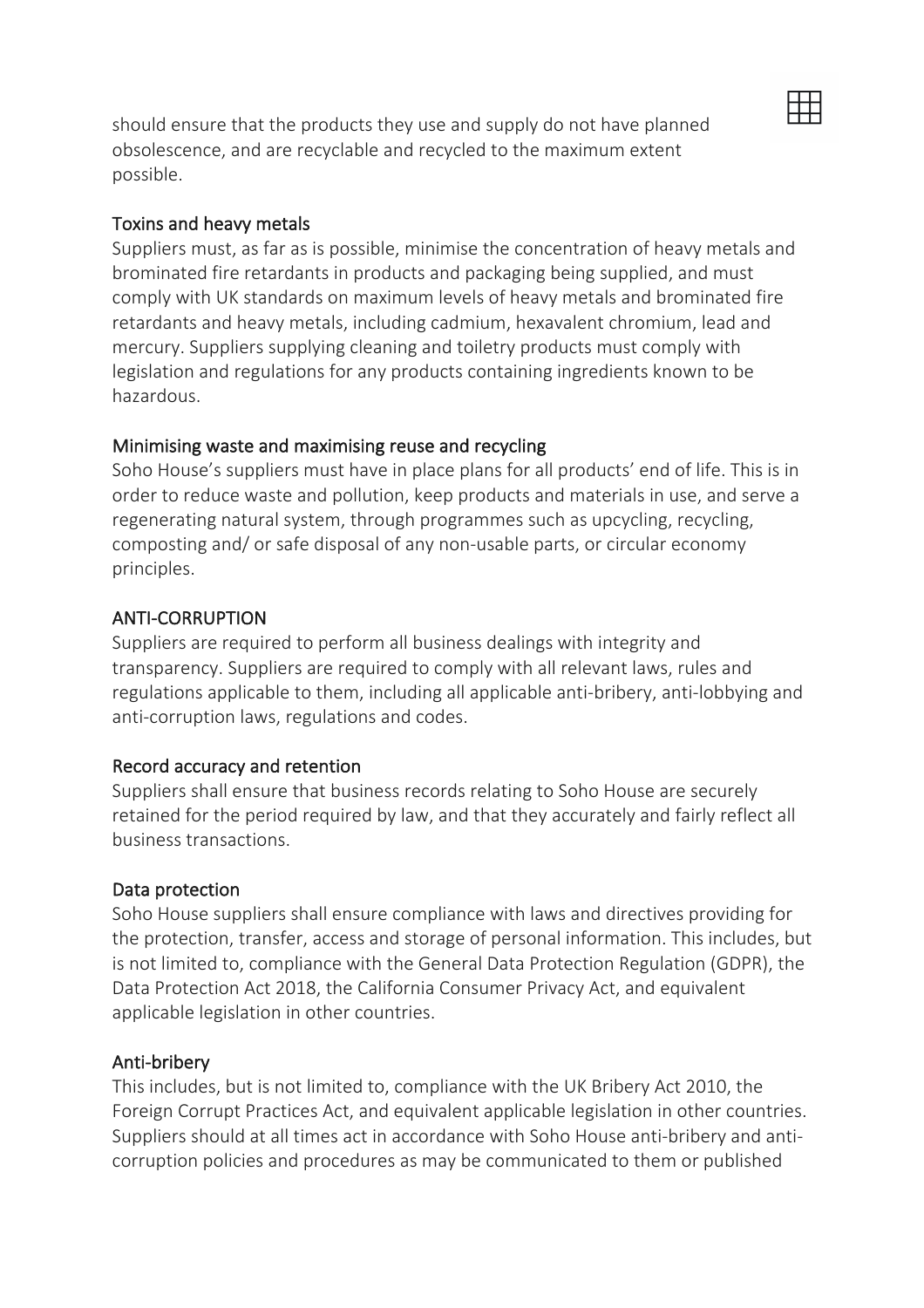

from time to time, and should notify Soho House immediately in writing if any violation, or suspicion of a violation, of such policies and procedures arises. Suppliers are responsible for ensuring that any persons who perform services for and on their behalf are also compliant with these provisions.

#### Anti-money laundering

Suppliers must not be involved in any form of money laundering. They must agree to provide Soho House with any information it reasonably requires to satisfy itself that it knows the beneficial ownership of the supplier and that the supplier is not involved in criminal activity.

#### Gifts and entertainment

Suppliers should not offer Soho House employees, or any related person or company, excessive gifts or entertainment which contravenes our Supplier Code of Conduct, or offer any gifts or entertainment that may have an adverse impact on the reputation of Soho House.

#### REVIEW AND AUDIT

Soho House will work with suppliers to ensure and evaluate performance against the Supplier Code of Conduct. The Supplier Code of Conduct specifically requires that its suppliers ensure that the same principles of this Code of Conduct are implemented and adhered to by all others with whom they do business, including employees, subcontractors and other third parties. Suppliers hereby acknowledge and assure Soho House's right to review, request documentation and evidence, to conduct audits and/ or physical inspections (including unannounced inspections) of its suppliers' facilities and records, including those of any subcontractor or other third party involved in the purchase of products from Soho House and their sale to end customers, on an on-going basis to verify compliance with the requirements of this Code of Conduct. Full and open access must be given to Soho House and/ or its auditors in respect of facilities that actively engage in the manufacturing and procurement of its products. Suppliers are required to periodically review their practices to ensure compliance with this Code of Conduct. We withhold the right to periodically monitor and review the social and environmental impact and performance of our suppliers. As a business, we tackle strategic procurement areas in unison, and you may therefore be required to provide Soho House with social and environmental performance information via a supplier audit process.

All suppliers sent a copy of this Code of Conduct will be deemed to have accepted and agreed to it unless otherwise notified to Soho House. This Code of Conduct shall take precedence over any other Code of Conduct or terms provided by a supplier that seek to govern the same subject matters.